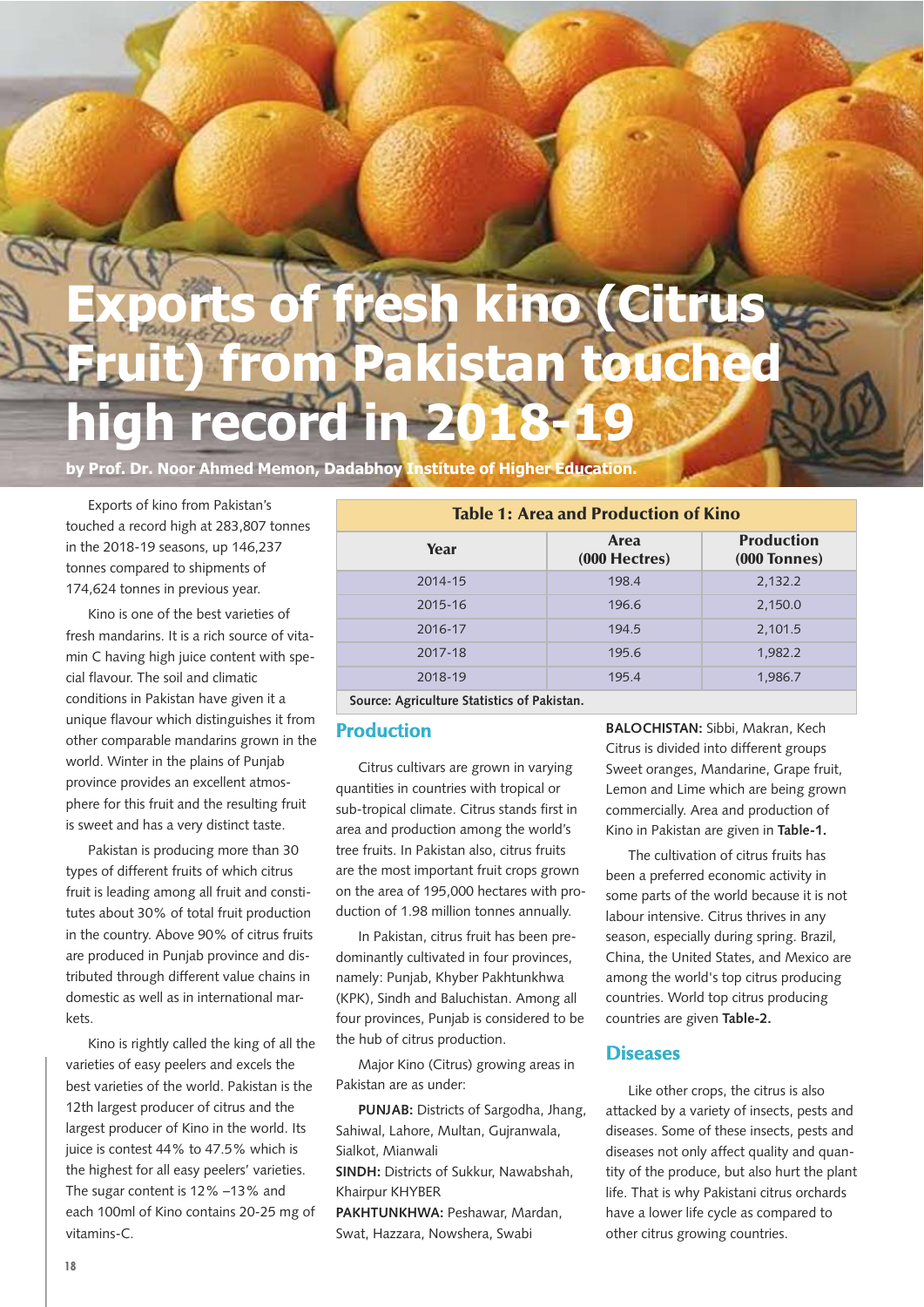# **Exclusive on Kino**

Major damage to the citrus fruit in Pakistan is caused by canker, melanise and scab. Other insects and diseases include leaf miner, peel miner, phyla, lemon butterfly, black fly, white fly, fruit fly, mealy bug, etc.

In addition to this, Pakistani kino is heavily infested with canker and scab diseases, which greatly affect its quality and production. If adequate remedial measures are not taken, the kino production may vanish in a couple of decades.

#### **Export**

With the changing consumer preferences towards consumption of fresh and convenience food, the global demand for fresh fruit is increasing. There is a huge demand from both the fresh and processed oranges by the consumer. Food exports are also linked with food tastes, which are deeply cultural in nature. The export of food 'taste' has to precede the

export of the food 'product' itself. Pakistani food products sold abroad are mainly consumed by South Asian communities, and the volume of these exports to a country is directly proportional to the size of the ethnic community there. In the mainstream market segment, the Pakistani Kino has to compete with seedless mandarin and clementine from Spain, Morocco, Argentina and South Africa. Though smaller in average size and harder to peel, mandarins from competitors are claiming a larger market share because of being seedless. In the European market, Pakistani citrus has an insignificant 0.09% share. Pakistani Kino's availability in the European market is irregular. Kino is mainly used as a raw material for juice by a few big companies in Europe, but it is not consistently imported as a table fruit. The export figures for these fruits are increasing every year with leaps and bounds.

#### **Table 3: Export of Fresh Kino From Pakistan Year Quantity (Tonnes) Value (US\$ 000) Value (Rs. Million)** 2015-16 393,310 170,581 17,386 2016-17 372,160 171,627 17,782 2017-18 174,624 68,305 7,519 2018-19 283,807 110,614 13,709

#### **Table 2: World's Top Citrus Producing Countries**

| Country                 | <b>Production</b><br>(Tonnes) |  |  |
|-------------------------|-------------------------------|--|--|
| <b>Brazil</b>           | 20,682,309                    |  |  |
| China                   | 19,617,100                    |  |  |
| United States           | 10,017,000                    |  |  |
| Mexico                  | 6,851,000                     |  |  |
| India                   | 6,286,000                     |  |  |
| Spain                   | 5,703,600                     |  |  |
| Iran                    | 3,739,000                     |  |  |
| <b>Italy</b>            | 3,579,782                     |  |  |
| Nigeria                 | 3,325,000                     |  |  |
| Turkey                  | 3,102,414                     |  |  |
| Pakistan                | 1,995,000                     |  |  |
| Source: World Atlas.com |                               |  |  |

Export of fresh kino from Pakistan increased from 175 million tonne worth Rs. 7.52 billion s during the year 2017-18 to 284 million tonnes worth Rs.13.71 billion in 2018-19, thus showing an increase of 82% in terms of value. Exports of kino from Pakistan are given in **Table-3.**

Kino exporters of the country have been advised to accelerate their fruit exports to Malaysia with sizable percentage of Chinese origin population fast preparing for their New Year festival celebrated on February 5.

Traditionally Chinese present Kino to each other during the New Year season as